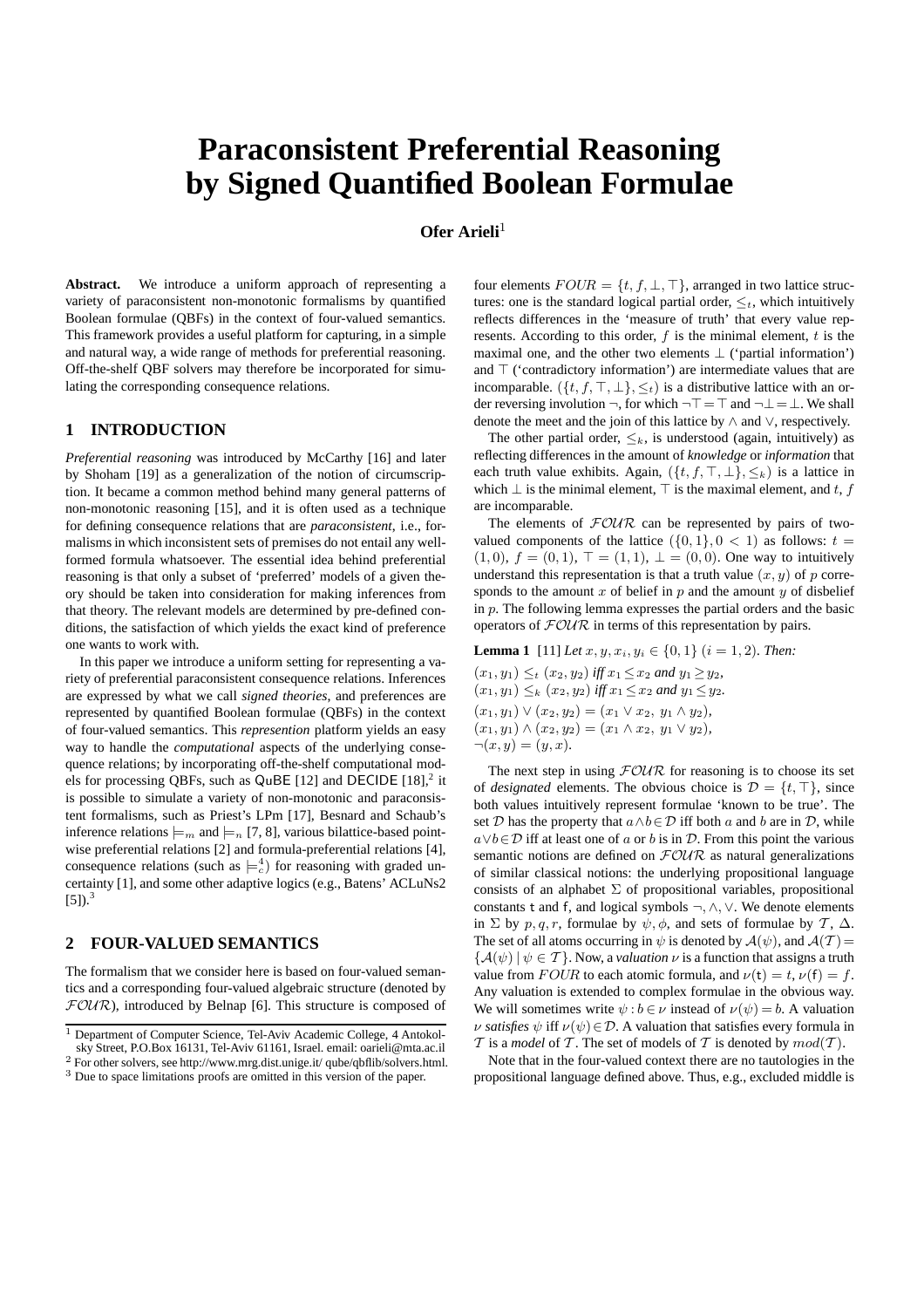not valid, as  $\nu(p \vee \neg p) = \perp$  when  $\nu(p) = \perp$ . This implies that the definition of the material implication  $\psi \to \phi$  as  $\neg \psi \lor \phi$  is not adequate for representing entailments. Instead, we use a different implication connective, defined by  $a \supset b = t$  if  $a \notin \mathcal{D}$ , and  $a \supset b = b$ otherwise (see Footnote 6 below as well as references [2, 8] for some justifications and other applications of this definition).

Note that  $a \supset b = a \rightarrow b$  when  $a, b \in \{t, f\}$ , and so the new connective is a generalization of the material implication. The propositional language extended with  $\supset$  is denoted by L.

**Lemma 2** *Let*  $x_1, x_2, y_1, y_2 \in \{0, 1\}$ *. Then*  $(x_1, y_1) \supset (x_2, y_2) =$  $(\neg x_1 \lor x_2, x_1 \land y_2).$ 

# **3 SIGNED FORMULAE**

It is obvious that the representation of truth values in terms of pairs of two-valued components, considered in the previous section, implies a similar way of representing four-valued valuations; a four-valued valuation  $\nu$  may be represented in terms of a pair of two-valued components  $(\nu_1, \nu_2)$  by  $\nu(p) = (\nu_1(p), \nu_2(p))$ . So if, for instance,  $\nu(p) = t$ , then  $\nu_1(p) = 1$  and  $\nu_2(p) = 0$ . Note also that  $\nu = (\nu_1, \nu_2)$ is a four-valued model of T iff  $\nu_1(\psi) = 1$  for every  $\psi \in \mathcal{T}$ .

**Definition 1** A *signed alphabet*  $\Sigma^{\pm}$  is a set that consists of two symbols  $p^+, p^-$  for each atom p of  $\Sigma$ . The language over  $\Sigma^{\pm}$  is denoted by  $L^{\pm}$ . Now,

- The two-valued valuation  $\nu^2$  on  $\Sigma^{\pm}$  that is *induced by* (or *associated with*) a four-valued valuation  $\nu^4 = (\nu_1, \nu_2)$  on  $\Sigma$ , interprets  $p^+$  as  $\nu_1(p)$  and  $p^-$  as  $\nu_2(p)$ .
- The four-valued valuation  $\nu^4$  on  $\Sigma$  that is *induced by* a two-valued valuation  $\nu^2$  on  $\Sigma^{\pm}$  is defined, for every atom  $p \in \Sigma$ , by  $\nu^4(p) =$  $(\nu^2(p^+), \nu^2(p^-).$

In what follows we shall denote by  $\nu^2$  a valuation into  $\{0, 1\}$ , and by  $\nu^4$  a valuation into  $\{t, f, \top, \bot\}.$ 

**Definition 2** For an atom  $p \in \Sigma$  and formulae  $\psi, \phi \in L$ , define the following formulae in  $L^{\pm}$ :

| $\tau_1(p) = p^+,$                                                 | $\tau_2(p) = p^{-}$ ,                                           |
|--------------------------------------------------------------------|-----------------------------------------------------------------|
| $\tau_1(\neg\psi)=\tau_2(\psi),$                                   | $\tau_2(\neg\psi) = \tau_1(\psi),$                              |
| $\tau_1(\psi \wedge \phi) = \tau_1(\psi) \wedge \tau_1(\phi),$     | $\tau_2(\psi \wedge \phi) = \tau_2(\psi) \vee \tau_2(\phi),$    |
| $\tau_1(\psi \vee \phi) = \tau_1(\psi) \vee \tau_1(\phi),$         | $\tau_2(\psi \vee \phi) = \tau_2(\psi) \wedge \tau_2(\phi),$    |
| $\tau_1(\psi \supset \phi) = \neg \tau_1(\psi) \vee \tau_1(\phi),$ | $\tau_2(\psi \supset \phi) = \tau_1(\psi) \wedge \tau_2(\phi).$ |

Given a set T of formulae in L, denote  $\tau_i(\mathcal{T}) = {\tau_i(\psi) | \psi \in \mathcal{T}}$ , for  $i = 1, 2$ .

**Example 1** Consider, e.g., the formula  $\psi = \neg(p \lor \neg q) \lor \neg q$ . Then,

 $\tau_1(\psi) = \tau_1(\neg(p \lor \neg q)) \lor \tau_1(\neg q) = \tau_2(p \lor \neg q) \lor \tau_2(q)$  $= (\tau_2(p) \wedge \tau_2(\neg q)) \vee \tau_2(q) = (\tau_2(p) \wedge \tau_1(q)) \vee \tau_2(q)$  $= (p^- \wedge q^+) \vee q^-$ .

We call  $\tau_i(\psi)$  (i = 1, 2) the *signed formulae* that are obtained from  $\psi$ . Intuitively,  $\tau_1(\psi)$  indicates whether  $\psi$  should be 'at least true' (i.e., it is assigned t or ⊤), and  $\tau_2(\psi)$  indicates if  $\psi$  is 'at least false'. In other words, if  $\tau_1(\psi)$  (respectively,  $\tau_2(\psi)$ ) is true in the two-valued context, then  $\psi$  (respectively,  $\neg \psi$ ) holds in the fourvalued context (cf. Corollaries 1 and 2).

**Proposition 1** Let  $\psi \in L$ . If  $\nu^4$  is induced by  $\nu^2$  or  $\nu^2$  is induced by  $\nu^4$ , then  $\nu^4(\psi) = (\nu^2(\tau_1(\psi)), \nu^2(\tau_2(\psi))).$ 

**Corollary 1** If  $v^2$  is induced by  $v^4$  or  $v^4$  is induced by  $v^2$ , then for  $\text{every } \psi \in L, \, \nu^2(\tau_1(\psi)) = 1 \text{ iff } \nu^4(\psi) \geq_k t, \text{ and } \nu^2(\tau_2(\psi)) = 1 \text{ iff }$  $\nu^4(\psi) \geq_k f$ .

The last corollary may be re-formulated as follows:

**Corollary 2** If  $v^2$  is induced by  $v^4$  or  $v^4$  is induced by  $v^2$ , then for  $e$ very  $\psi \in L$ *, v*<sup>4</sup> satisfies  $\psi$  iff  $\nu^2$  satisfies  $\tau_1(\psi)$ , and  $\nu^4$  satisfies  $\neg \psi$ *iff*  $\nu^2$  satisfies  $\tau_2(\psi)$ .

**Definition 3** For  $\psi \in L$  define the following signed formulae in  $L^{\pm}$ :

val $(\psi, t) = \tau_1(\psi) \wedge \neg \tau_2(\psi)$ , val $(\psi, f) = \neg \tau_1(\psi) \wedge \tau_2(\psi)$ ,  $\mathsf{val}(\psi, \top) = \tau_1(\psi) \wedge \tau_2(\psi), \quad \mathsf{val}(\psi, \bot) = \neg \tau_1(\psi) \wedge \neg \tau_2(\psi).$ 

**Proposition 2** If  $\nu^2$  is induced by  $\nu^4$ , or  $\nu^4$  is induced by  $\nu^2$ , then *for every*  $\psi \in L$ ,  $\nu^4(\psi) = x$  *iff*  $\nu^2(\text{val}(\psi, x)) = 1$ .

In terms of models of a given theory, then,

**Proposition 3** *Let* T *be a set of formulae in* L*. There is a one-toone correspondence between the four-valued models of* T *and the two-valued models of*  $\tau_1(T)$ ;  $\nu^4$  *is a model of*  $T$  *if the two-valued valuation that is associated with*  $\nu^4$  *is a model of*  $\tau_1(\mathcal{T})$ *, and*  $\nu^2$  *is a model of*  $\tau_1(T)$  *if the four-valued valuation that is associated with*  $\nu^2$  is a model of T.

## **4 SIMULATING BASIC ENTAILMENTS BY SIGNED FORMULAE**

In the following sections we show how signed theories can be used for simulating paraconsistent reasoning by classical entailment. In this section we consider basic three- and four-valued entailment relations, and in Section 5 we show that three- and four-valued *preferential* entailments can be defined in terms of a classical entailment for the signed theories, augmented with quantified Boolean axioms.

In what follows we denote by  $\models^2$  the two-valued classical consequence relation and by  $\models^4$  the four-valued counterpart, i.e.,  $\mathcal{T} \models^4 \psi$ if every four-valued model of T is a four-valued model of  $\psi$ . By Proposition 3 we immediately have the following theorem:

**Theorem 1**  $\mathcal{T} \models^4 \psi \text{ iff } \tau_1(\mathcal{T}) \models^2 \tau_1(\psi)$ .

The theorem above implies, in particular, that one can simulate four-valued entailment by two-valued entailment. Thus, four-valued reasoning may be implemented by two-valued theorem provers or SAT solvers. Moreover, as  $\tau_1(\mathcal{T})$  is obtained from  $\mathcal T$  in polynomial time, Theorem 1 shows that four-valued entailment in the context of Belnap's logic is *polynomially reducible* to the classical entailment.<sup>4</sup>

**Example 2** Let  $\mathcal{T}_1 = \{p, \neg p, q, \neg p \lor r, \neg q \lor s\}$ . Then  $\tau_1(\mathcal{T}_1) =$  $\{p^+, p^-, q^+, p^- \vee r^+, q^- \vee s^+\}.$  In this case, e.g.,  $\tau_1(\mathcal{T}_1) \not\models^2 r^+$ and  $\tau_1(\mathcal{T}_1) \not\models^2 s^+$ , so indeed  $\mathcal{T}_1 \not\models^4 r$  and  $\mathcal{T}_1 \not\models^4 s$  (consider, e.g., a valuation that assigns  $\top$  to p and q, and f to r and s).<sup>5</sup>

Consider now  $\mathcal{T}_2 = \{p, \neg p, q, p \supset r, q \supset s\}$ . Here,  $\tau_1(\mathcal{T}_2) =$  $\{p^+, p^-, q^+, \neg p^+ \vee r^+, \neg q^+ \vee s^+\}$ , and this time  $\tau_1(\mathcal{T}_2) \models^2 r^+$ and  $\tau_1(\mathcal{T}_2) \models^2 s^+$ . This corresponds to the fact that  $\mathcal{T}_2 \models^4 r$  and  $\mathcal{T}_2 \models^4 s$ .

<sup>4</sup> This is a generalization of a similar result, given in [3], which concerns the classical fragment of L (i.e., without the implication connective ' $\supset$ ').

 $5$  This example also shows that  $\models^4$  is a *paraconsistent* consequence relation, since (unlike classical logic), not every formula is a  $\models^4$ -consequence of a classically inconsistent theory.

<sup>6</sup> This example demonstrates the fact that in the four-valued setting Modus Ponens and the Deduction Theorem are satisfied by  $\supset$  but not by  $\supset$ is another vindication to the claim that in the four-valued setting the former connective is more suitable for representing entailment than the latter.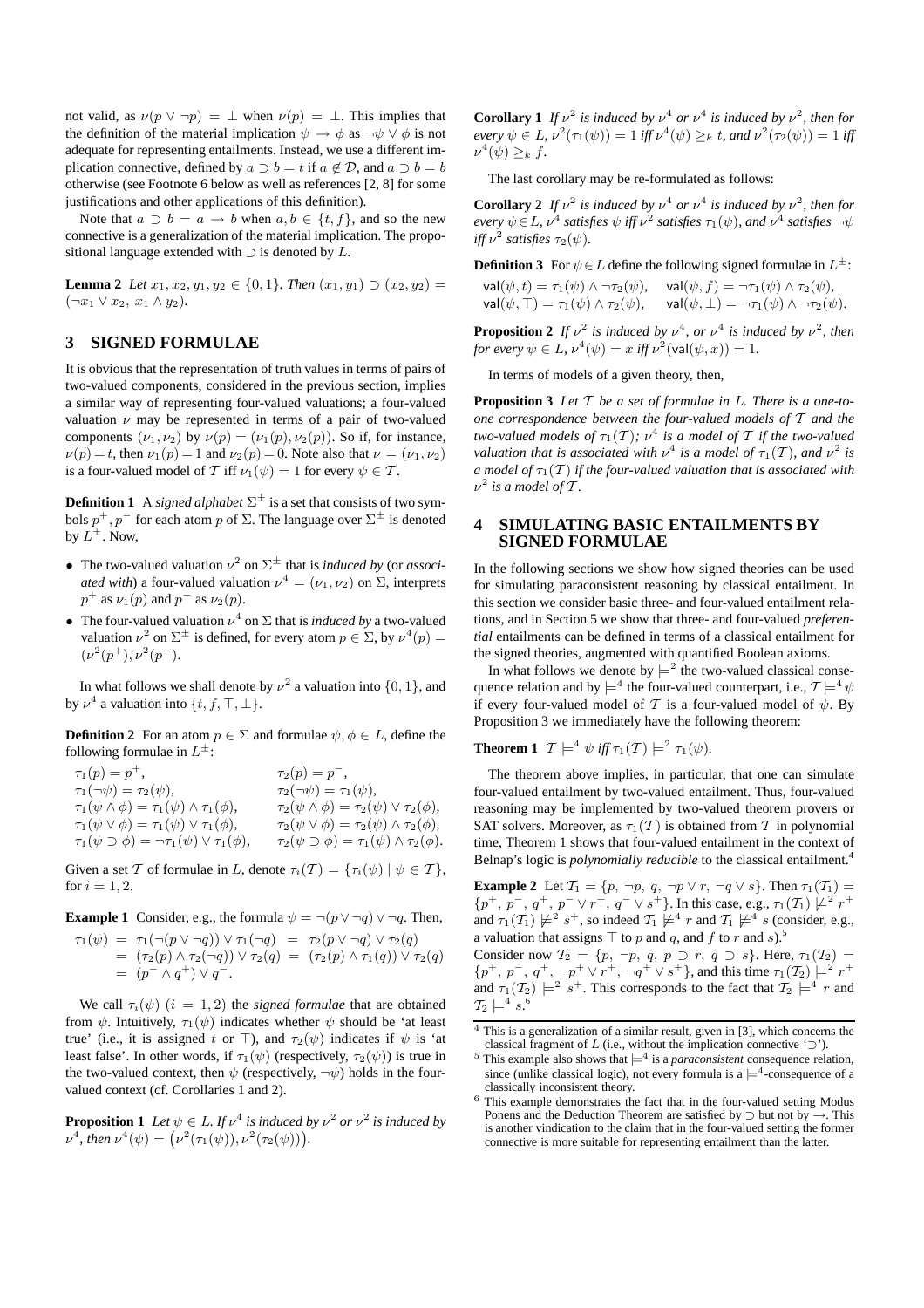Note also, that if the connective  $\supset$  does not appear in T, then  $\tau_1(\mathcal{T})$  is a *positive theory* (i.e., a theory without negations). In particular, then, Theorem 1 also implies the following well-known result:

**Corollary 3** *In positive propositional logic (i.e., w.r.t. the*  $\{\vee, \wedge\}$ *fragment of the language),*  $\mathcal{T} \models^4 \psi$  *iff*  $\mathcal{T} \models^2 \psi$ .

Theorem 1 also shows that some basic three-valued logics can be simulated in our framework:

**Definition 4** For a set  $T$  of formulae in  $L$ , denote:

 $EM(\mathcal{T}) = \{p \lor \neg p \mid p \in \mathcal{A}(\mathcal{T})\},$  (*excluded middle*)  $\mathsf{EFG}(\mathcal{T}) = \{ (p \land \neg p) \supset f \mid p \in \mathcal{A}(\mathcal{T}) \}.$  (*ex falso quodlibet*)

**Corollary 4** *Let*  $T$  *be a set of formulae in*  $L$  *and*  $\psi$  *a formula in*  $L$ *.* • Let  $\models_{\text{LP}}^3$  be the entailment relation of Priest's three-valued logic *LP* [17]*. Then:*  $\mathcal{T} \models^3_{\text{LP}} \psi$  *iff*  $\tau_1(\mathcal{T} \cup \text{EM}(\mathcal{T})) \models^2 \tau_1(\psi)$ .<sup>7</sup>

• Let  $\models_{\text{Kl}}^3$  be the entailment relation of Kleene's three-valued logic [13]. *Then:*  $T \models_{\text{K1}}^3 \psi$  *iff*  $\tau_1(T \cup \text{EFG}(T)) \models^2 \tau_1(\psi)$ .

# **5 SIMULATING PREFERENTIAL ENTAILMENTS BY SIGNED QBFS**

## **5.1 Preferential reasoning**

Consider again the theory  $T_1 = \{p, \neg p, q, \neg p \lor r, \neg q \lor s\}$  of Example 2. The fact that  $\mathcal{T}_1 \not\models^4 r$  may be intuitively justified here by the relation of the data about  $r$  to the inconsistent (thus unreliable) information about  $p.$  However, the fact that  $\mathcal{T}_1 \not\models^4 s$  seems to be more controversial in this case. Indeed, the information about  $q$  and  $s$  is not related to the cause of inconsistency in  $T_1$ , and so it makes sense to apply here classically valid rules, such as the Disjunctive Syllogism (applied to  $\{q, \neg q \lor s\}$ ), for concluding s from  $\mathcal{T}_1$ . In terms of Batens [5], then,  $\models^4$  is not *adaptive*, since it does not presuppose the consistency of all the assertions 'unless and until proven otherwise'. Note, further, that s is not even a  $\models^4$ -consequence of the *classically consistent* subtheory  $\{q, \neg q \lor s\}$ , and so  $\models^4$  is strictly weaker than classical logic (see also [2]). It is well known that Priest's  $\models^3_{\text{LP}}$  (see Corollary 4) has the same drawback.

One way to overcome these shortcomings is to refine the underlying consequence relations, and rather than referring to *all* the models of the premises, consider only a subset of *preferential models* [15, 19] as relevant for making inferences.

**Definition 5** Let  $\nu_1$  and  $\nu_2$  be two valuations,  $\Upsilon \subset \text{FOUR}$ , and  $\Delta$ a set of formulae in L.  $\nu_1$  is  $\Upsilon$ -preferred than  $\nu_2$  w.r.t.  $\Delta$  (notation:  $\nu_1 \leq^{\Delta}_{\Upsilon} \nu_2$ ), if  $\{\psi \in \Delta \mid \nu_1(\psi) \in \Upsilon\} \subseteq \{\psi \in \Delta \mid \nu_2(\psi) \in \Upsilon\}$ . We denote by  $\nu_1 <^{\Delta}_{\Upsilon} \nu_2$  that  $\nu_1 \leq^{\Delta}_{\Upsilon} \nu_2$  and  $\nu_2 \nleq^{\Delta}_{\Upsilon} \nu_1$ .

**Definition 6** Let  $T$ ,  $\Delta$  be sets of formulae in L, and  $\Upsilon \subseteq \text{FOUR}$ . A valuation  $\nu \in mod(T)$  is a  $\leq^{\Delta}_{\Upsilon}$ -minimal model of T if there is no  $\mu \in mod(T)$  s.t.  $\mu <^{\Delta}_{\Upsilon} \nu$ .

Intuitively,  $\Delta$  represents the 'abnormal formulae' (see [5]), and the purpose is to minimize the Υ-assignments of the elements in ∆. When Υ consists of the designated elements, the order relations of Definition 5 are called *formula-preferential orders* [4]. When ∆ ⊆ Σ, these kinds of orders are called *pointwise-preferential* [2, 4], and their minimal elements are the valuations with minimal set of

atoms<sup>8</sup> that are assigned values in  $\Upsilon$ . If  $\Delta = \mathcal{T}$  [respectively, if  $\Delta = \mathcal{A}(\mathcal{T})$ , the purpose is to minimize the Y-assignments of the [atomic] formulae that appear in [some formulae of] the premises.

**Example 3** Consider again the set  $\mathcal{T}_1 = \{p, \neg p, q, \neg p \lor r, \neg q \lor s\}$ of Example 2, and let  $\Upsilon = {\top, \bot}$ ,  $\Delta = \{u \wedge \neg u \mid u \in \Sigma\}$ . The  $\leq^{\mathcal{A}(\mathcal{T}_1)}_{\Upsilon}$ -minimal models of  $\mathcal{T}_1$  are  $\nu_1 = \{p : \top, q : t, r : t, s : t\}$  and  $\nu_2 = \{p: \top, q: t, r: f, s: t\}.$  These are also the  $\leq^{\Delta}_{\Upsilon}$ -minimal models of  $T_1$ , but only  $\nu_1$  is a  $\leq_T^{T_1}$ -minimal model of  $T_1$ , since  $\nu_2(\neg p \lor r) =$  $\top$  while  $\nu_1(\neg p \lor r) = t$ .

**Definition 7** Denote by  $T \models^4_{(\Upsilon, \Delta)} \psi$  that every  $\leq^{\Delta}_{\Upsilon}$ -minimal (fourvalued) model of T is a (four-valued) model of  $\psi$ .

**Example 3 – continued** In the notations of Example 3,  $T_1 \models^4_{(\Upsilon, \triangle)} s$ ,  $T_1 \not\models^4_{(\Upsilon, \Delta)} r, T_1 \models^4_{(\Upsilon, \mathcal{A}(\mathcal{T}_1))} s, T_1 \not\models^4_{(\Upsilon, \mathcal{A}(\mathcal{T}_1))} r, T_1 \models^4_{(\Upsilon, \mathcal{T}_1)} s$ , and  $\mathcal{T}_1 \models^4_{(\Upsilon, \mathcal{T}_1)} r$ . It follows that these preferential relations are adaptive, and although  $\mathcal{T}_1 \not\models^4 s$ , in all of them s is deducible from  $\mathcal{T}_1$ , as indeed intuitively expected.

**Example 4** Below are some particular cases of the consequence relations of Definition 7, considered elsewhere in the literature:

- 1. Denote by  $\models^3_{\text{LPm}}$  the consequence relation of Priest's threevalued logic LPm of minimal inconsistency  $[17]$ .<sup>9</sup> Then:  $\mathcal{T} \models^3_{\text{LPm}} \psi \text{ iff } \mathcal{T}, \textsf{EM}(\mathcal{T}) \models^4_{(\{\top\}, \Sigma)} \psi.$  Equivalently,  $\mathcal{T} \models^3_{\text{LPm}}$  $\psi$  iff T, EM(T)  $\models^4_{(\{\top\},\Delta)} \psi$ , where  $\Delta = \{p \wedge \neg p \mid p \in \mathcal{A}(T)\}.$ In fact, if we denote by  $\models^3_{(\{\top\},\Sigma)}$  the three-valued counterpart of  $\models^4_{(\{\top\}, \Sigma)}$  (i.e., the same definition, but only w.r.t.  $\{t, f, \top\}$ ), then for the same  $\Delta$  it holds that  $\mathcal{T} \models^3_{\text{LPm}} \psi$  iff  $\mathcal{T} \models^3_{(\{\top\}, \Sigma)}$  $\psi$  iff  $\mathcal{T} \models^3_{(\{\top\},\Delta)} \psi$ . The same pointwise consequence relations also simulate Besnard and Schaub's three-valued logic  $\models_m [7, 8]$ , and Batens' adaptive logic ACLuNs2 [5].
- 2. Arieli and Avron's pointwise-preferential consequence relation for reasoning with minimal inconsistency  $\models^4_{\mathcal{I}_1} [2]$  is represented as follows:  $\mathcal{T} \models^4_{\mathcal{I}_1} \psi$  iff  $\mathcal{T} \models^4_{(\{\top\}, \Sigma)} \psi$ . Similarly, the consequence relation  $\models^4_{\mathcal{I}_2}$  for reasoning with valuations that are as classical as possible, introduced in the same paper, is represented by  $\mathcal{T} \models^4_{\mathcal{I}_2} \psi \text{ iff } \mathcal{T} \models^4_{(\{\top,\bot\},\Sigma)} \psi.$
- 3. Besnard and Schaub's three-valued formula-preferential consequence relation  $\models_n [7, 8]$  is represented as follows:  $\mathcal{T} \models_n \psi$ iff T, EM(T)  $\models^4_{(\{\top\},\mathcal{T})} \psi$  iff T  $\models^3_{(\{\top\},\mathcal{T})} \psi$ , where  $\models^3_{(\{\top\},\mathcal{T})}$ <br>is the three-valued counterpart (i.e., without  $\bot$ ) of  $\models^4_{(\{\top\},\mathcal{T})}$ .
- 4. Given a set  $\Delta$  of formulae, denote by  $\models^{\mathcal{P}}$  Avron and Lev's [4]  $\Delta$ preferential consequence relation that is based on the deterministic four-valued preferential system  $\mathcal{P} = ( \models^4, \leq^{\Delta}_{\{\top, t\}}).^{10}$  The intuition here is, again, to consider models of the premises that satisfy a minimal amount of abnormal formulae (in  $\Delta$ ). In our context, then,  $\Upsilon$  is the set  $\mathcal{D} = {\{\top, t\}}$ , and  $\mathcal{T} \models^{\mathcal{P}} \psi$  iff  $\mathcal{T} \models^4_{({\{\top, t\}}, \Delta)} \psi$ .

## **5.2 QBFs and signed QBFs**

In the following sections we show how the consequence relations that are obtained from Definition 7 can be simulated by signed formulae and classical entailment. In order to extend the technique of

 $\frac{7}{7}$  See [3] and [8, Theorem 2] for other representations of Priest's logic in terms of signed formulae.

 $8$  Where the minimum is taken with respect to set inclusion.

<sup>&</sup>lt;sup>9</sup> In [17] the language without '⊃' is considered, but the results here hold for the extended language as well.

 $10$  In [4] extensions to non-deterministic matrices are also considered, but we shall not deal with this here.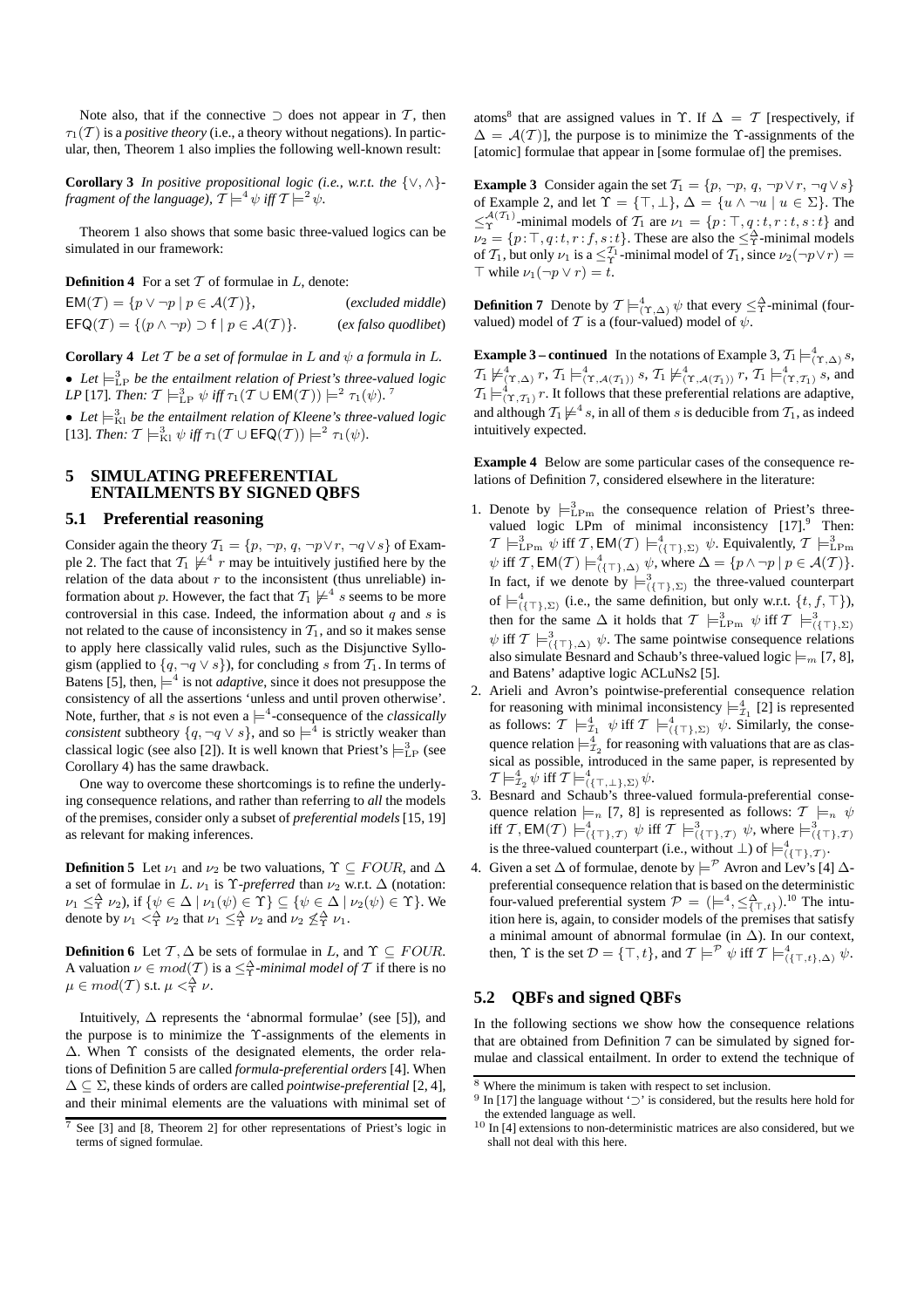Section 4 (and the result of Theorem 1) to deal with preferential four-valued reasoning, we should express that a given interpretation is minimal with respect to the underlying preference relation. This is accomplished by introducing (signed) *quantified Boolean formulae* (QBFs) that encode the required axioms. To do that, we first extend the language  $L$  (respectively,  $L^\pm$ ) with quantifiers  $\forall, \exists$  over propositional variables. Denote the extended language by  $L<sub>Q</sub>$  (respectively,  $L_{\mathsf{Q}}^{\pm}$ ). The elements of  $L_{\mathsf{Q}}$  are called quantified Boolean formulae (QBFs), and the elements of  $L^{\pm}_{\mathsf{Q}}$  are called *signed* QBFs. Intuitively, the meaning of a QBF of the form  $\exists p \forall q \psi$  is that there exists a truth assignment of p such that for every truth assignment of q,  $\psi$  is true. Next we formalize this intuition.

Consider a QBF  $\Psi$  over  $L_{\mathsf{Q}}$ . An occurrence of an atom p in  $\Psi$  is called *free* if it is not in the scope of a quantifier  $Qp$ , for  $Q \in \{\forall, \exists\}$ . Denote by  $\Psi[\phi_1/p_1,\ldots,\phi_n/p_n]$  the uniform substitution of each free occurrence of a variable (atom)  $p_i$  in  $\Psi$  by a formula  $\phi_i$ , for  $i = 1, \ldots, n$ . Now, the definition of a valuation can be extended to QBFs as follows:

 $\nu(\neg\psi) = \neg \nu(\psi),$  $\nu(\psi \circ \phi) = \nu(\psi) \circ \nu(\phi)$  where  $\circ \in {\wedge, \vee, \supset},$  $\nu(\forall p \psi) = \nu(\psi[t/p]) \wedge \nu(\psi[f/p]),$  $\nu(\exists p \psi) = \nu(\psi[\mathsf{t}/p]) \vee \nu(\psi[\mathsf{f}/p]).$ 

As usual, we say that a (two-valued) valuation ν *satisfies* a QBF Ψ if ν(Ψ) = 1, ν is a *model* of a set Γ of QBFs if ν satisfies every element of Γ, and a QBF Ψ is (classically) *entailed by* Γ (notation:  $\Gamma \models^2 \Psi$ ) if every model of  $\Gamma$  is also a model of  $\Psi$ .

## **5.3 Preferential reasoning by signed QBFs**

We are now ready to use signed QBFs for representing preferential reasoning. In what follows T denotes a *finite* set of formulae in L, and  $T_\wedge$  denotes the conjunction of the elements in T.

**Definition 8** For a subset  $\Upsilon = \{x_1, \ldots, x_n\} \subseteq \text{FOUR}$ , denote:  $\Upsilon(\psi) = \mathsf{val}(\psi, x_1) \vee \ldots \vee \mathsf{val}(\psi, x_n).$ 

Note that by Proposition 2, if  $\nu^2$  is induced by  $\nu^4$ , or  $\nu^4$  is induced by  $\nu^2$ , then  $\nu^4(\psi) \in \Upsilon$  iff  $\nu^2(\Upsilon(\psi)) = 1$ .

**Definition 9**  $\mathcal{A}^{\pm}(\mathcal{T}) = \{p^+ \mid p \in \mathcal{A}(\mathcal{T})\} \cup \{p^- \mid p \in \mathcal{A}(\mathcal{T})\}.$ 

**Proposition 4** *Let*  $\Delta = {\psi_1, \ldots, \psi_k}$  *and*  $\mathcal{T}$  *be finite sets of formu*lae in L, and  $\mathcal{A}^{\pm}(T\cup\Delta)=\{p_1,\ldots,p_n\}$ . Then  $\nu^4$  is a  $\leq^{\Delta}_\Upsilon$ -minimal model of  $T$  iff the two-valued valuation  $\nu^2$  that is associated with  $\nu^4$ is a model of  $\tau_1({\cal T})$  and  $\mathsf{Min}(\leq^\Delta_\Upsilon,{\cal T})$ , where  $\mathsf{Min}(\leq^\Delta_\Upsilon,{\cal T})$  is the fol*lowing signed QBF:*

$$
\forall q_1, \ldots, q_n \left( \tau_1(\mathcal{T}_\wedge) \left[ q_1/p_1, \ldots, q_n/p_n \right] \right) \rightarrow
$$
  

$$
\Big( \bigwedge_{\substack{i=1 \ i=1}}^k \left( \Upsilon(\psi_i) \left[ q_1/p_1, \ldots, q_n/p_n \right] \right) \rightarrow \Upsilon(\psi_i) \Big) \rightarrow
$$
  

$$
\bigwedge_{i=1}^k \left( \Upsilon(\psi_i) \rightarrow \Upsilon(\psi_i) \left[ q_1/p_1, \ldots, q_n/p_n \right] \right) \Big) \bigg).
$$

Proposition 4 immediately implies the following theorem and corollary, applied to finite sets  $\mathcal{T}, \Delta$  of formulae in L:

**Theorem 2** 
$$
\mathcal{T} \models^4_{(\Upsilon, \Delta)} \psi
$$
 iff  $\tau_1(\mathcal{T})$ ,  $\text{Min}(\leq^{\Delta}_{\Upsilon}, \mathcal{T}) \models^2 \tau_1(\psi)$ .

**Corollary 5**  $\mathcal{T} \models^4_{(\Upsilon, \Delta)} \psi$  *iff*  $\tau_1(\mathcal{T}_\wedge) \wedge \text{Min}(\leq^{\Delta}_{\Upsilon}, \mathcal{T}) \rightarrow \tau_1(\psi)$  *is classically valid.*

**Example 5** Consider  $\mathcal{T} = \{p_1, \neg p_1, p_2\}, \ \Upsilon = \{\top\}, \text{ and } \Delta =$  $\mathcal{A}(\mathcal{T}) = \{p_1, p_2\}.$  Here, for every  $p \in \Sigma$ ,  $\Upsilon(p) = p^+ \wedge p^-$ . Thus,  $\mathsf{Min}(\leq^{\Delta}_{\Upsilon},\mathcal{T}) \;=\; \forall \; q_{1}^{+}q_{1}^{-}q_{2}^{+}q_{2}^{-} \; \left(q_{1}^{+} \wedge q_{1}^{-} \wedge q_{2}^{+} \; \rightarrow \; \right.$ 

$$
\left(\left((q_1^+\wedge q_1^-)\rightarrow (p_1^+\wedge p_1^-)\right)\wedge \left((q_2^+\wedge q_2^-)\rightarrow (p_2^+\wedge p_2^-)\right)\rightarrow\right) \\
\left((p_1^+\wedge p_1^-)\rightarrow (q_1^+\wedge q_1^-)\right)\wedge \left((p_2^+\wedge p_2^-)\rightarrow (q_2^+\wedge q_2^-)\right)\right).
$$

Both  $\nu_1 = \{p_1^+ : t, p_1^- : t, p_2^+ : t, p_2^- : t\}$  and  $\nu_2 = \{p_1^+ : t, p_1^- : t\}$ t,  $p_2^+ : t$ ,  $p_2^- : f$ } satisfy  $\tau_1(\mathcal{T}) = \{p_1^+, p_1^-, p_2^+\}$ , but only  $\nu_2$  also satisfies  $\text{Min}(\leq^{\Delta}_{\Upsilon}, \mathcal{T})$ . The four-valued valuation that is associated with  $\nu_2$  is  $\{p_1 : \top, p_2 : t\}$ , and this indeed is the only  $\leq^{\Delta}_T$ -minimal model of T. Thus, e.g.,  $T \not\models^4_{(\Upsilon,\Delta)} \neg p_2$ .

**Example 6** By Theorem 2, it is now possible to simulate the consequence relations of Example 4 by classical entailment. If  $\mathcal{T}, \Delta$  are finite sets of formulae in  $L$ , then

- $\mathcal{T} \models^3_{\text{LPm}} \psi \text{ iff } \tau_1(\mathcal{T} \cup \text{EM}(\mathcal{T})), \text{ Min}(\leq^{\mathcal{A}(\mathcal{T})}_{\{\top\}}, \mathcal{T}) \models^2 \tau_1(\psi).$ Similarly for  $\models_m$  and  $\models_{\mathcal{I}_1}^4$ .
- $\mathcal{T} \models^4_{\mathcal{I}_2} \psi \text{ iff } \tau_1(\mathcal{T}), \text{ Min}(\leq^{\mathcal{A}(\mathcal{T})}_{\{\top,\bot\}}, \mathcal{T}) \models^2 \tau_1(\psi).$
- $\mathcal{T} \models_n \psi \text{ iff } \tau_1(\mathcal{T} \cup \textsf{EM}(\mathcal{T})), \textsf{Min}(\leq^{\mathcal{T}}_{\{\top\}}, \mathcal{T}) \models^2 \tau_1(\psi).$
- $\bullet$   $\mathcal{T} \models^{\mathcal{P}} \psi \text{ iff } \tau_1(\mathcal{T}), \ \mathsf{Min}(\leq^{\Delta}_{\{\top, t\}}, \mathcal{T}) \models^2 \tau_1(\psi)$ where  $P = (\models^4, \leq^{\Delta}_{\{\top, t\}})$ .

## **5.4 Complexity**

The representation theorems by signed formulae (Theorems 1, 2) allow, in particular, to derive complexity results for the corresponding consequence relations. For instance, Theorem 1 and Corollary 4 imply the following well-known result (see also [9, 10]).

**Proposition 5** The entailment problems for  $\models^4$ ,  $\models^3_{\text{KL}}$ , and  $\models^3_{\text{LP}}$  are *all coNP-complete.*

Theorem 2 implies the following result for the preferential case.<sup>11</sup>

**Proposition 6** The entailment problems for  $\models^4_{(\Upsilon,\Delta)}$  and  $\models^3_{(\Upsilon,\Delta)}$  are  $in \Pi_2^P$ .

## **5.5 Reasoning with graded abnormality**

The consequence relation  $\models^4_{(\Upsilon,\Delta)}$  of Definition 7 can be generalized in several ways to capture other formalisms that are considered in the literature. Here we demonstrate one such generalization, and show how to simulate, by signed QBFs and classical entailment, preferential reasoning with different levels of uncertainty [1].

**Definition 10** A partial order  $\prec$  on a set S is called *modular* if y  $\prec$  $x_2$  for every  $x_1, x_2, y \in S$  s.t.  $x_1 \nless x_2, x_2 \nless x_1$ , and  $y \prec x_1$ .

Modular orders will be used here for grading uncertainty. As shown in [14],  $\prec$  is a modular order on S iff there is a total order  $\lt$  on a set S' and a function  $g : S \to S'$  s.t.  $x_1 \prec x_2$  iff  $g(x_1) < g(x_2)$ . For a modular order  $\prec$  on  $FOUR$ , then, there is a partition  $\Upsilon_1 \ldots \Upsilon_m$  of FOUR s.t.  $x \prec y$  iff  $x \in \Upsilon_i$ ,  $y \in \Upsilon_j$ , and  $1 \leq i < j \leq m$ .

Let  $\prec$  be a modular order on  $FOUR$  and  $\nu, \mu \in mod(\mathcal{T})$ . Denote  $\nu \prec \mu$ , if there is a  $q \in \mathcal{A}(\mathcal{T})$  s.t.  $\nu(q) \prec \mu(q)$ , and for every  $p \in \mathcal{A}(\mathcal{T})$ either  $\nu(p) \prec \mu(p)$ , or  $\nu(p)$  and  $\mu(p)$  are  $\prec$ -incomparable.

A valuation  $\nu \in mod(T)$  is a  $\prec$ -minimal model of T if there is no  $\mu \in mod(T)$  s.t.  $\mu \prec \nu$ . Denote  $\mathcal{T} \models^4_{\prec} \psi$  if every  $\prec$ -minimal model of T is a model of  $\psi$ .

 $11$  This is a generalization of a corresponding results, given in [10].